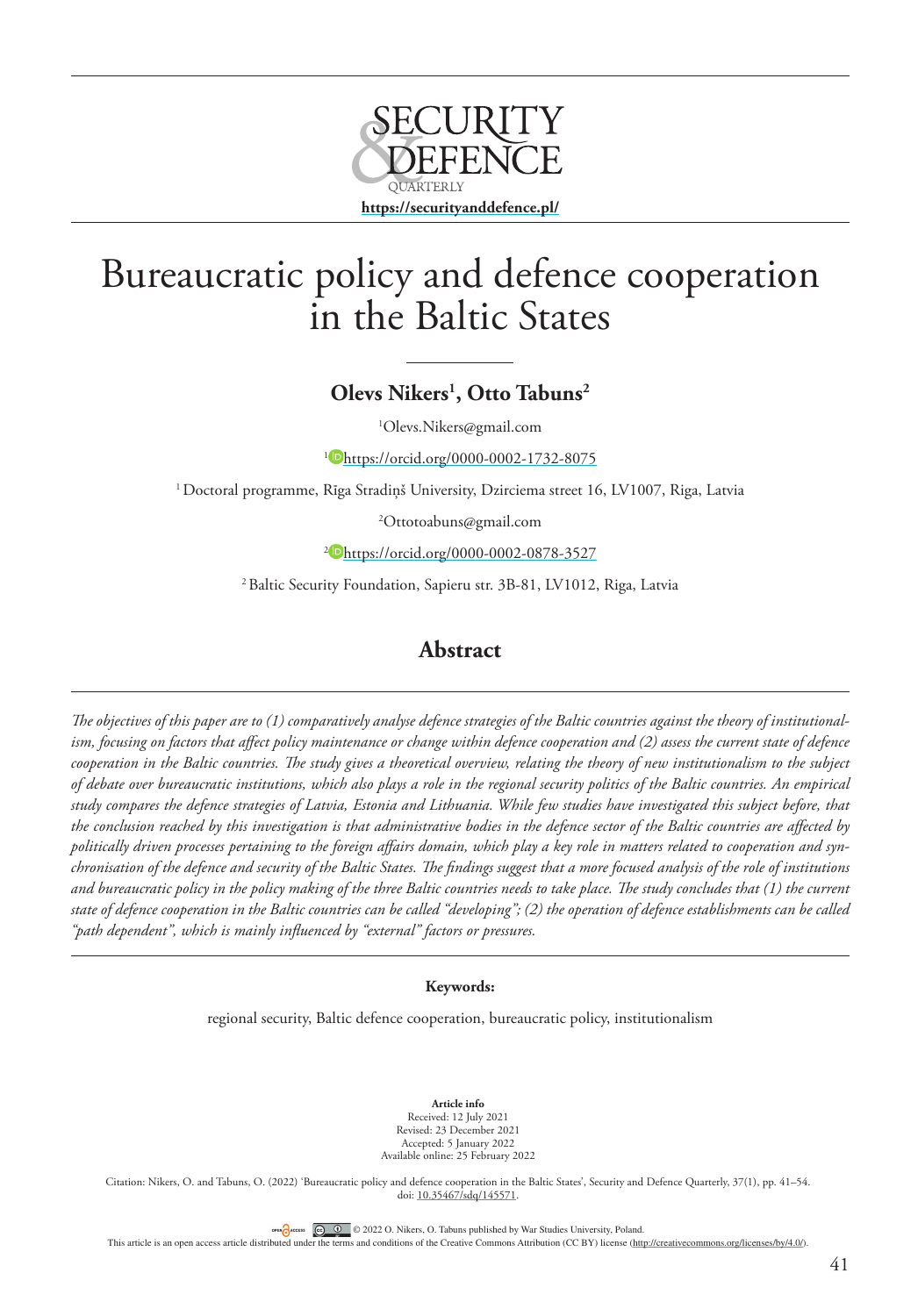# **Introduction**

The modern theory and practice of international relations pays great attention to the role of international organisations in the formation of international relations and the joint implementation of policies that have become important for countries or a group of countries in the framework of bilateral or multilateral relations. In the context of regional security, in the case of the Baltic States—Estonia, Latvia and Lithuania, international security arrangements form a framework for collective security based on membership of the North Atlantic Treaty Organisation (NATO). In this context, the existence and importance of domestic players, such as political figures and national public administrations or legislators, is sometimes secondary for the perception of specific international relations, but in the practice and academic analysis of the political process, each of these domestic actors may play a central role.

Following [Waltz's \(1959\)](#page-13-0) classical model of levels of international relations' analysis, three interrelated components are used in the interpretation of international relations, which have a direct and indirect impact on the formation and implementation of international relations—components of individual, national and international environment. In the case of the Baltic States, the context of the international environment in the choice of defence and security policy instruments is very clear, including the choices of international partnership within NATO, the European Union (EU) and other international organisations. At the same time, the changing security situation on the one hand and the limited resources for national security, social, political and technological vulnerabilities reveal the multidimensional nature of modern threats, which requires more than just the improvement of collective security mechanisms.

National security policy is formed in the interaction of the executive and the legislative branches and the whole of society, which results in laws, security concepts, policy programmes and governmental regulations. The policy thus crystallised nationally is reflected in both the collective capabilities and the national capabilities of the states. In the case of the Baltic States, taking into account geographical, historical and cultural factors, in addition to collective security frameworks, it is also necessary and possible to expand intra-regional security frameworks that complement collective security capabilities. From this point of view, national executive bodies have a very significant impact not only on the political process in a parliamentary democracy, but also on international relations and relations between the closest regional partners. The nature of institutional play, and how it influences intra-regional cooperation in particular are the leading questions of this inquiry.

In the context of the study of international relations and the domestic political process, the understanding of the role of national executive institutions is very relevant in the Baltic States, where the transition to a functional system of parliamentary democracy took place relatively recently after the restoration of independence. This issue is important both in the broader explanation of the role of the executive in understanding the role of institutions such as the Ministry of Defence in determining security policy in the Baltic States and their impact on Baltic defence cooperation. In further analysis of this issue, it is important which institutional factors act as the driving force of this policy, which determines the dynamics of political stagnation or development.

The academic importance of this work is underlined by the need to analyse and academically categorise the institutional aspects of the Baltic States in defining defence policy and their role in the development of joint Baltic defence cooperation. From the point of view of the theoretical analysis, the theoretical framework of institutionalism is used herein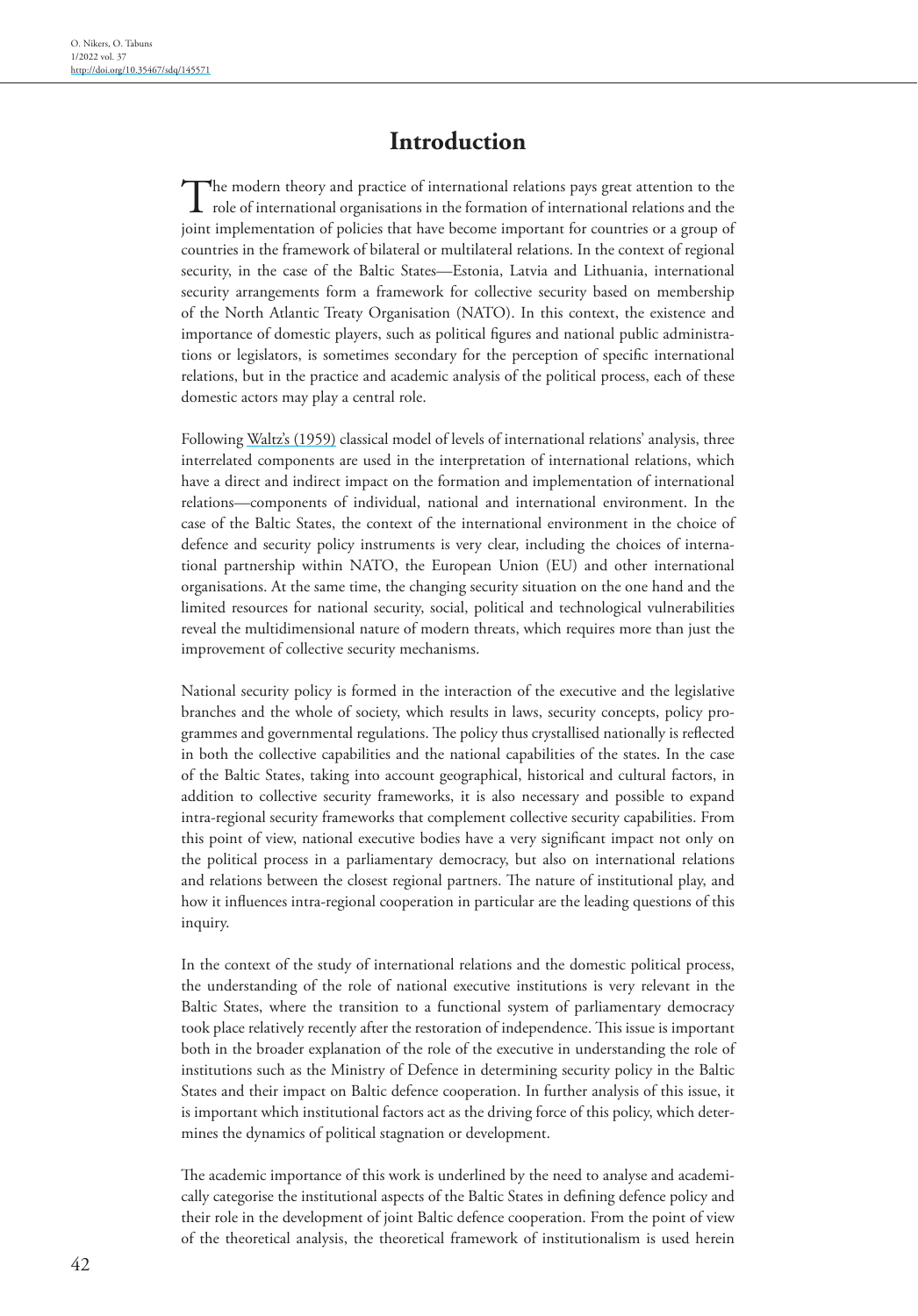the first section of this paper, to explain institutional drivers. The theoretical approach in analysing bureaucratic politics in this inquiry is based on the new institutionalism, historical institutionalism in particular. The empirical study compares and discusses defence strategies of the Baltic countries and focuses on the peculiarities of the current institutional defence cooperation in the Baltic States, outlining the characteristics of current institutional defence cooperation in the Baltic countries. The following research questions are analysed:

- 1. How are the defence strategies of the Baltic countries reflected in the policy of Baltic defence cooperation?
- 2. What is the current state of defence cooperation in the Baltic countries?
- 3. What are the institutional factors which drive change in Baltic cooperation policies?

In analysing defence strategies of the Baltic countries, comparative studies of the defence approaches of Latvia, Estonia and Lithuania were conducted. A more detailed study of the Defence strategy documents is made through content analysis of these documents.

This paper consists of three parts. The first section contains a literature review that provides a theoretical basis for further analysis. The second part assesses the current state of Baltic security cooperation. Defence strategies of the Baltic countries focusing on defence cooperation are analysed in the final part of this paper.

# **The theoretical framework of discussion**

Arguably, it is common knowledge that the security of the Baltic countries was pos-itively affected by their joining NATO and other international organisations, but more attention should be given to the impact of the domestic institutional actors and their role in the international affairs in the Baltics. In the political process, the study of institutions plays a key role in explaining certain political developments and decisions that are based on a constitutionally, normatively, structurally or socially conditioned set of actions that have influenced the political process or the interaction of these actors in a process of political participation, as well as societal factors.

Traditionally, political science is rooted in the study of institutions, which, in the early stages of the development of political theory, was more focused on the comparative analysis of political systems, mainly evaluating institutions from the point of view of formal structure, rules and mechanisms.

The aim of this section is to take a closer look at the theoretical aspects of institutions and institutional significance, and to look at the theoretical directions that could best be used to explain institutional factors in the field of Baltic defence cooperation—analysing which factors are important for defence cooperation in the Baltic States.

The theory of institutionalism offers a very broad selection of tools for explaining how institutions work, how decisions are made and what the legitimate drivers of institutional process are. For example, focusing only on rationally acting personalities within institutions and their motivation of "utility maximisation" we risk leaving the importance of ideas or discourse, behavioural patterns, values and norms inside the institutions, "outside" players, and the whole environment of the system and political process. In his famous book, *Essence of Decision*, [Allison \(1971,](#page-11-0) p. 67), in addition to the classical "rational actor"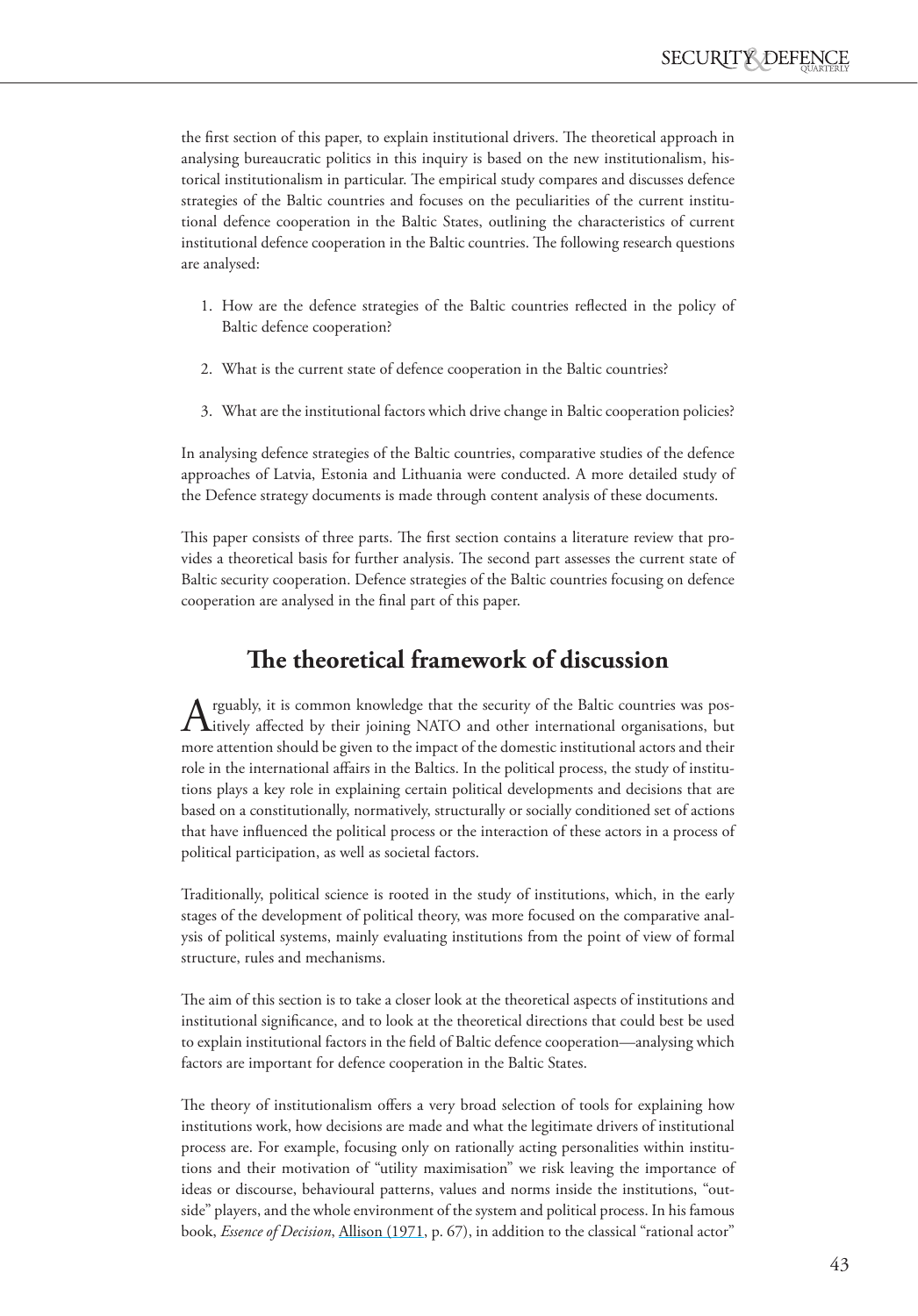model, offers two other models or "frames of reference" which are interconnected—the Organisational Process Model and Governmental (Bureaucratic) Politics Model, where the rationally acting individual is placed within the context of the organisational structure, an interacting group of other individuals and the political system.

Quite a fair assessment of the comprehensive nature of institutional analysis is given by [Peters \(2016](#page-13-1), p. 62) in one of his latest works:

In an institutionalist perspective on policy-making, or other aspects of political behaviour, individuals are not atomistic but are rather embedded in a number of institutions. The individuals acquire the meanings for their political behaviour from those institutional connections, and they also acquire cues for their behaviour. Those cues may come in the form of incentives or disincentives, or they may be more normative; but the institutions provide guides for action and may also provide sanctions for individuals who do not conform to the expectations of the institutions.

Classics of individual perspectives within institutions offer a differing understanding of the problems "depending on where they sit." Sometimes certain institutions reach beyond their direct responsibilities, as is the case with defence establishments in various countries when foreign affairs issues comes to the fore. For example, in the United States, the Secretary of Defense consults these issues internally with the military services, with his deputy, and with the undersecretary for policy and the assistant secretaries in that office [\(Halperin and Clapp, 2006,](#page-12-0) p. 27)

The method for theoretical analysis of this study is based on a theoretical overview related to bureaucratic politics, relating the new institutionalism to the subject of debate over the bureaucratic institutions as "path-dependent" actors. From a theoretical perspective, we relate this study to the issue regarding what factors have served to change or stagnate policy. The historical approach is selected due to its focus on systemic and structural parts of the institutional process, as the study looks within certain political concepts and political decisions regarding the intra-regional cooperation, where institutions—namely ministries of defence play a critical role.

According to the new institutionalism, governments form their "business" environments for themselves, instead of adapting to it. Ideally, public administration would be driven by societal visions and political projects. Organisations that handle public affairs should not be considered merely as instruments ([Peters and Pierre, 2011](#page-13-2), pp. 101–185; Thoenig, 2003, pp. 685–708).

In the historical process of the establishing and functioning of institutions, the "path dependence" is known in political and sociological theory, defining that future decisions within an organisation are made on the basis of recent or past decisions. If there is an understanding of these initial decisions, then one can also understand the logic of policy development. Politics is a "succession of the trail" and has been sustainable since its inception until the intervention of some major forces changes it [\(Pierson and Skocpol, 2002](#page-13-3), pp. 693-721).

The question of how institutions change, or how certain policies are changed within the institution is one of the core questions within historical institutionalism. Historical institutionalism basically speaks of the fact that as a result of the historical development of institutions, they have accumulated basic principles of operation, internal culture, and relationship models with other institutions that hinder their development and ability to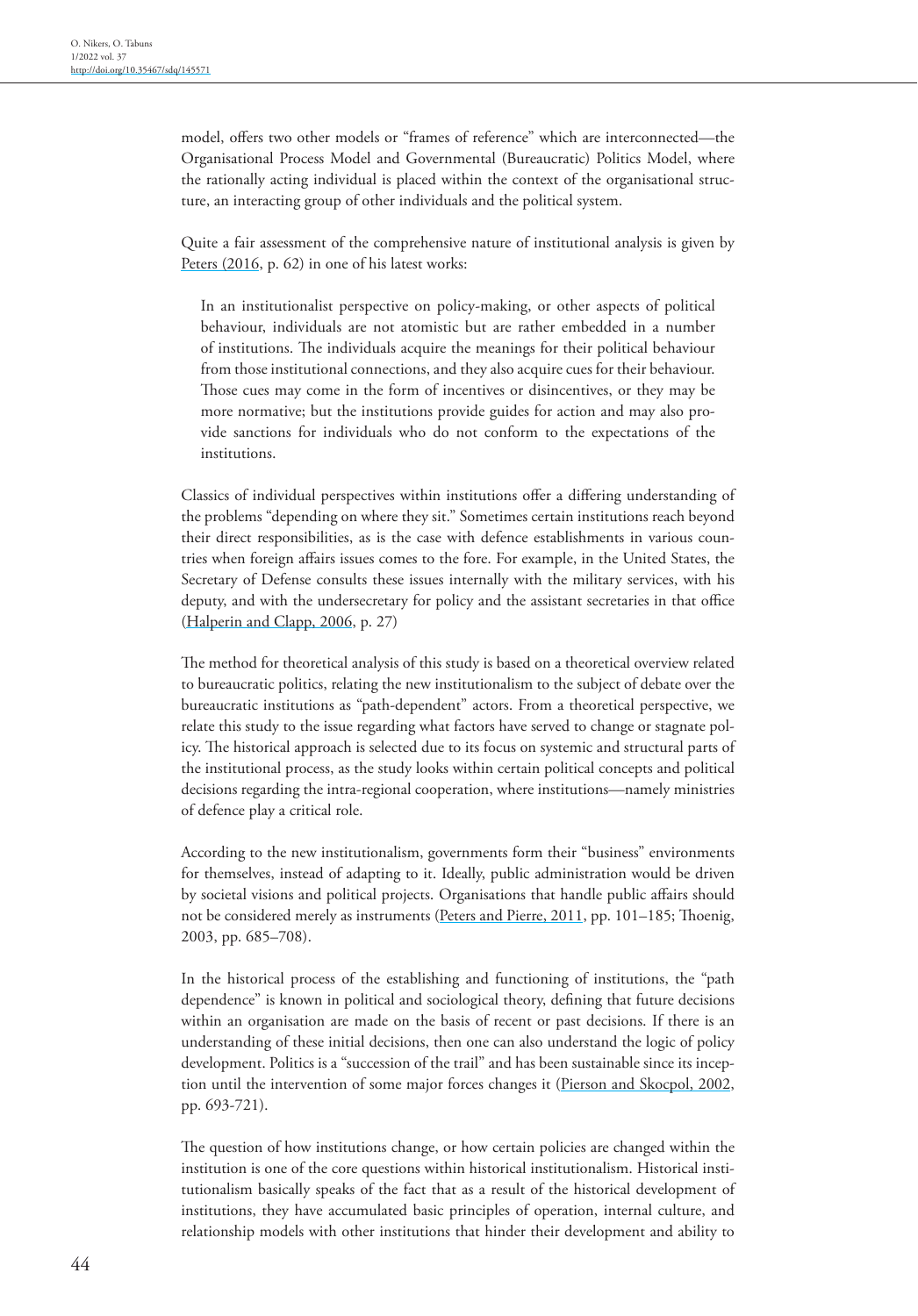be efficient (which reflects the concept of the "path dependency"), but at the same time, institutions are conservative and difficult to change. Significant changes are only possible at critical junctures, when it is clear that it can no longer be the "same way." Changes that are made at breaking points make it impossible for the institutional model to function effectively. Changes in bureaucratic policy routines can often be driven by the influence of external forces, necessitating change and adaptation [\(Krasner, 1984](#page-12-1), p. 225). Critical junctures are characterised by higher degrees of agency and contingency, but once political struggles and shifting coalitions result in new policy arrangements, these will be locked-in by policy feedback mechanisms, leading to a new period of incremental change [\(Roberts](#page-13-4)  [and Geels, 2019,](#page-13-4) pp. 221–240).

Dramatic changes in the actions of other nations or outside actors and changes in technology may open up new possibilities and force officials to make decisions; changes in the shared images of the society or bureaucracy, changes in personnel; self-generated efforts [\(Halperin and Clapp, 2006,](#page-12-0) p. 57).

Discussing the case of Baltic defence cooperation, then, as proved by the following empirical evidence, it is possible to reveal several "outside" factors that can lead organisations to the "breaking" points of the "path dependence", which are rooted in the systemic context and "political environment" they belong in.

# **Baltic defence cooperation—Why it is important and where it stands**

The geographical scope of this regionally focused study covers the three Baltic coun-<br>tries—Latvia, Lithuania and Estonia, which will be called intra-region and "intra-re-<br>" gional" defence cooperation so it is not confused with the broader Baltic region. However, according to [Hubel \(2004,](#page-12-2) pp. 283-298), the whole area of the countries on the Baltic Sea is a "region in a making" or sub-region.

When analysing the security options for the conventionally weak small states, it is necessary to discuss the role of institutions in international society, which according to Archer [\(2014](#page-7-0), pp. 3–25), is in favour of the small states when facing up to superpowers (Archer). Archer argues that small states (1) are not able to preserve their own autonomy; (2) have a narrow range of action; (3) have little to say about which games are being played and how; and (4) have only a small stake in the system and are unable to act for its sake. Understandably from this perspective, NATO and EU membership was the only possibility for the Baltic countries to design their security perspectives and predict preservation of sovereignty for a long time in the future. Though the question still remains as to whether all the instruments of coordination and resource sharing are properly utilised by the closest partners which share the same historical path and face the same security challenges.

Baltic countries are often mentioned as a good example of broader regional cooperation (Jančošekovà, 2017, pp. 231–238). Unfortunately, within the domain of defence and security, since joining NATO in 2004, defence cooperation has suffered due to competition and a lack of trust between the three states. This period has seen little fresh defence cooperation, certainly by comparison with the preceding period during which the prospect of NATO membership and the support and practical assistance of other states encouraged Estonia, Latvia and Lithuania to create flagship projects, alongside the Baltic Air Surveillance Network (BALTNET), the Baltic Peacekeeping Battalion, Baltic Naval Squadron and Baltic Defence College.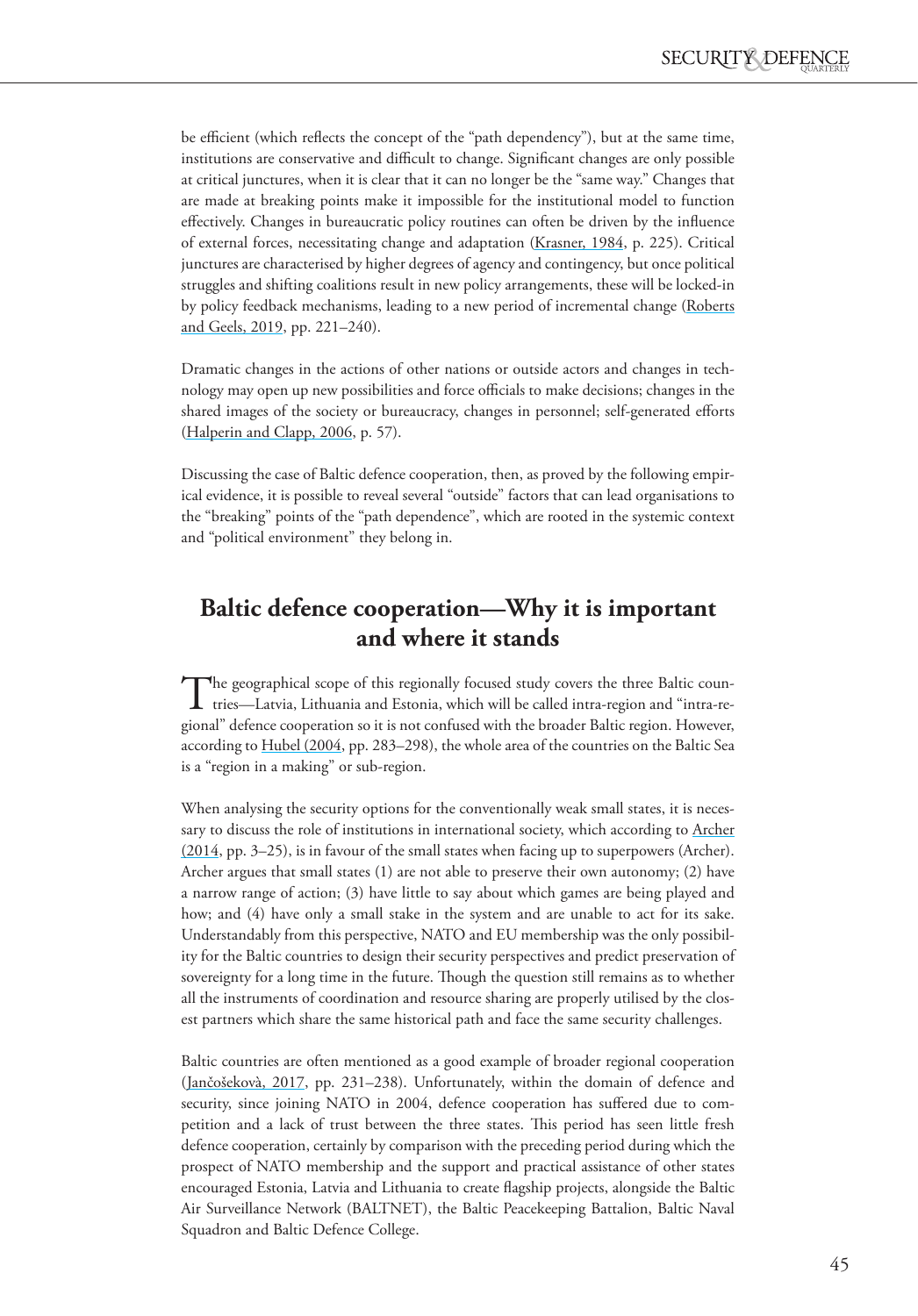Even cooperation in BALTNET has been occasionally fragile—the project came close to failure in the late 1990s following a bitter dispute about the number and location of command and control nodes (Romanovs and Andžāns, 2017, pp. 14-22).

In truth, the initial impetus for a common regional identity, particularly in the realm of defence cooperation, came not from the B3 themselves but from the international community, which found it easier to try and deal with one larger entity rather than three smaller ones. Strong arguments included that the three countries faced a common enemy and were in the same operational space, that it would assist development of NATO interoperability and standards, and that it would help bring the countries into NATO [\(Ministry of Foreign Affairs, Republic of Estonia, 2014\)](#page-12-3). A leading role in engaging the Baltics in peacekeeping missions and "pushing" them towards common projects with the Nordic countries was played by the United States, especially under the Clinton leadership and by Bush afterwards ([Sraders, 2021,](#page-13-5) p. 155).

One of the most sceptical studies on Baltic cooperation and challenges is the Baltic Interoperability Report and Baltic Security Strategy report. These studies were conducted by the leading Baltic security experts and some of the core questions that are still relevant are as follows: Is it possible to have military interoperability between states with totally different security concepts? Do decision makers understand what it means to fight seriously? Is there the political will to send troops to another country? Finally, who can and will give the orders? [\(Nikers and Tabuns, 2019a,](#page-12-4) p. 12).

According to the recent Centre of European Policy Analysis (CEPA) study, Estonia, Latvia and Lithuania are three countries but part of a single operating environment. This phenomenon still generates a problem as the three countries are "on convergent paths in security policy, although still far from complete harmonization." It is "overreliance on the United States as the lynchpin of regional security" which is not beneficial to the synchronisation of the Baltic defences. In many cases, the answer to the hardest questions is an assumption, that the United States will fill the gap with the nuclear guarantee and multinational land-based, "tripwire" eFP forces [\(Lucas, Hodges and Schmiedl, 2021](#page-12-5)). Of course, the United States has its own national interests and commitments across the world. Growing security concerns over China-related developments are just one of the big problems for America. Due to China's increasing capabilities, the United States deems it necessary to bolster its defence capabilities in the Indo-Pacific ([Loftus, 2021,](#page-12-6) pp. 342–353).

On the other side, the invasion of Ukraine has encouraged much greater cooperation and training between Estonian and Latvian forces in joint manoeuvres [\(Postimees, 2018](#page-13-6))

Concerning particular and vital defence capabilities, maritime security and air defence are still the most "suffering" parts and the weakest links in the Baltic defence chain. The Baltic States presently possess only very limited air-defence capabilities as a comprehensive air-defence system, is well beyond their financial reach (Harper, Lawrence and Sakkov, [2018, pp.15-25\)](#page-12-7).

The greatest success in intra-regional defence cooperation was the establishment of the Baltic Battalion in 1994, which was operational until NATO accession. A new trilateral Baltic Battalion is now being formed within the NATO Response Force (NRF).

According to the CEPA study, the military spending of the three Baltic States is less than 1% of the combined defence budgets of European NATO members and the price for fragmented and ineffective acquisition is too high. For example, each country has purchased a different infantry fighting vehicle. Lithuania bought German Boxers; Estonia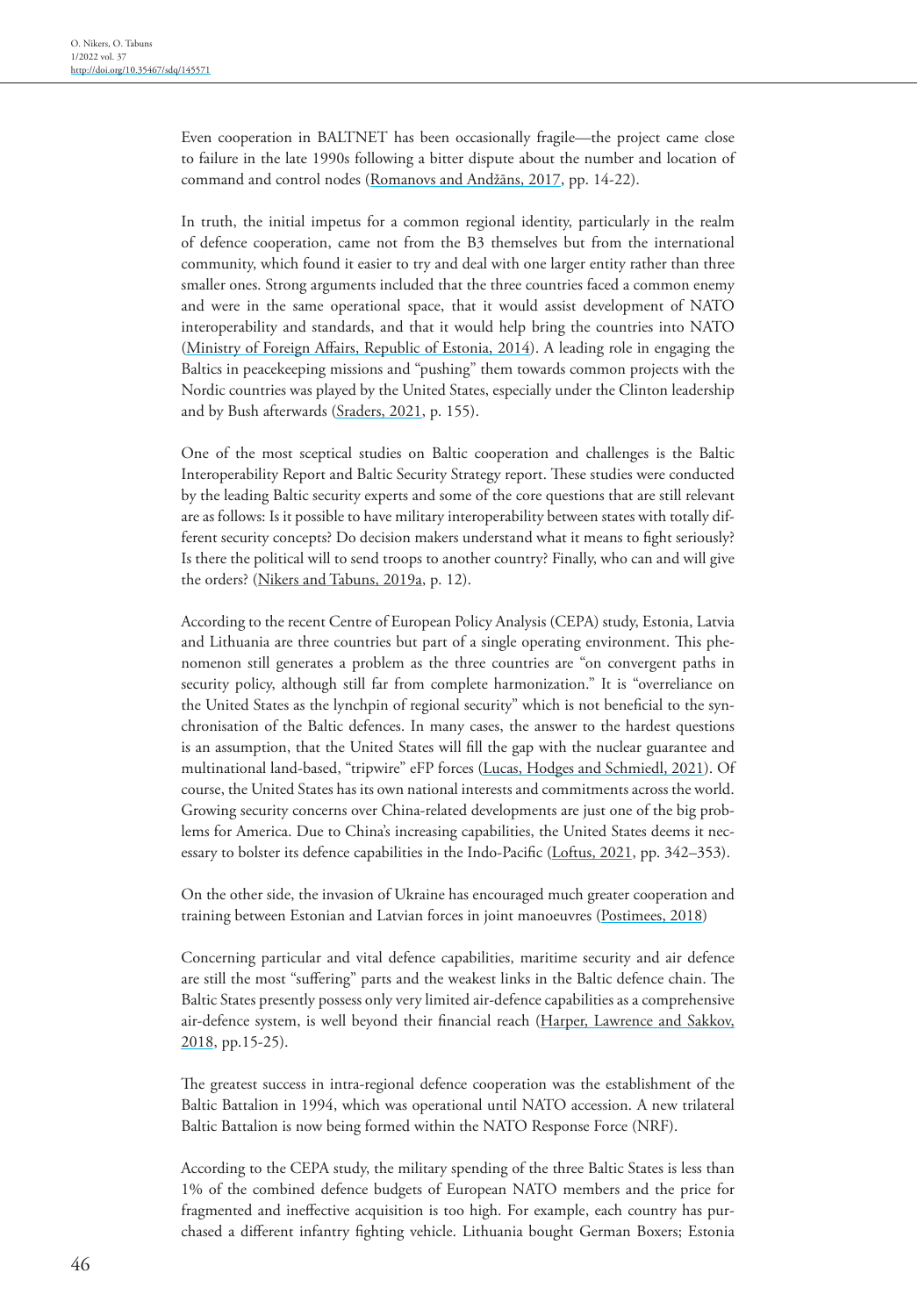chose second-hand CV90s; and Latvia the UK-produced CVR. It was a similar story with howitzer artillery systems: Lithuania bought the PzH 2000, while Estonia (together with Finland) chose Korean K9s [\(Lucas, Hodges and Schmiedl, 2021\)](#page-12-5).

Common projects in the field of defence reflect the nature and dynamics of institutional engagement within formulation and implementation of regional security policy in the Baltic countries. Drivers and constraints of a particular domain of international policy are related to the function of particular national actors who, for defence and security, are the Ministries of Defence of the Baltic countries. The function of these institutions is determined by organisational structures, national legislation, personalities and international actors. The phenomenon of historical "path dependence" in the regional security policies of the Baltic countries clearly appears in the implementation of cooperative arrangements, which are reflected in the persistence of "agency-driven" political "habits" in the implementation of particular political projects in the field of defence and security.

As indicated in a study conducted by Romanovs and Andžāns (2017, pp.13-17), Western partners tended to support tripartite projects as a way to work with three similar countries at once, rather than with each country individually. Initially, each of the three countries was mentored by the Nordic countries—Estonia by Finland, Latvia by Sweden and Lithuania by Denmark, which was the only informal mentor in a NATO member state. This factor not only contributed to a coherent approach, as the Nordic countries supported trilateral projects, but also promoted a different military approach and military cultural diversity between the three, thus hampering military cooperation to this day (Romanovs and Andžāns, 2017 p. 20).

As noted by Romanovs and Andžāns (2017, p.18), the first intentions for trilateral cooperation between the Baltic States were already expressed in 1991. But the first major joint project that deserved the most attention was the Baltic Battalion (BALTBAT), which was established in 1995. Its main role was to contribute to the international community's peacekeeping efforts and to allow the Baltic States to co-operate with NATO in the same field.

Initiatives reflecting the difficulties of institutional defence cooperation between Estonia, Latvia and Lithuania include the establishment of a joint Baltic division, which has not been possible so far due to the limited number of military personnel in all three countries, and command and control over such a unit. Latvian has always been most in favour of deeper military integration and interdependence, but strategically the Latvian Ministry of Defence does not see more value in insisting and pushing for more concrete defence and security synchronisation between all the Baltic States ([Nikers and Tabuns, 2019b](#page-12-4), pp.1-64).

Personal disagreements are one of the most institutionally related factors influencing the Baltic cooperation in the field of defence. Personal relations between certain officials of the Ministries of Defence of the Baltic States is another topical issue that hinders dialogue and military cooperation, as they have a significant impact on other policy makers. Research conducted by [Vanaga \(2014](#page-13-7), pp.28-40) reveals that personal disagreements and competition between individual officials in the Ministries of Defence may require direct government intervention at the highest level.

There are strategic disagreements in all defence sectors of the Baltic States based on national interests. In the defence sector, according to a study by [Vanaga \(2014,](#page-13-7) p.35), policy makers in the Baltic States act rationally, but they view short-term perspectives without seeing the positive aspects of cooperation in the long term as more important. In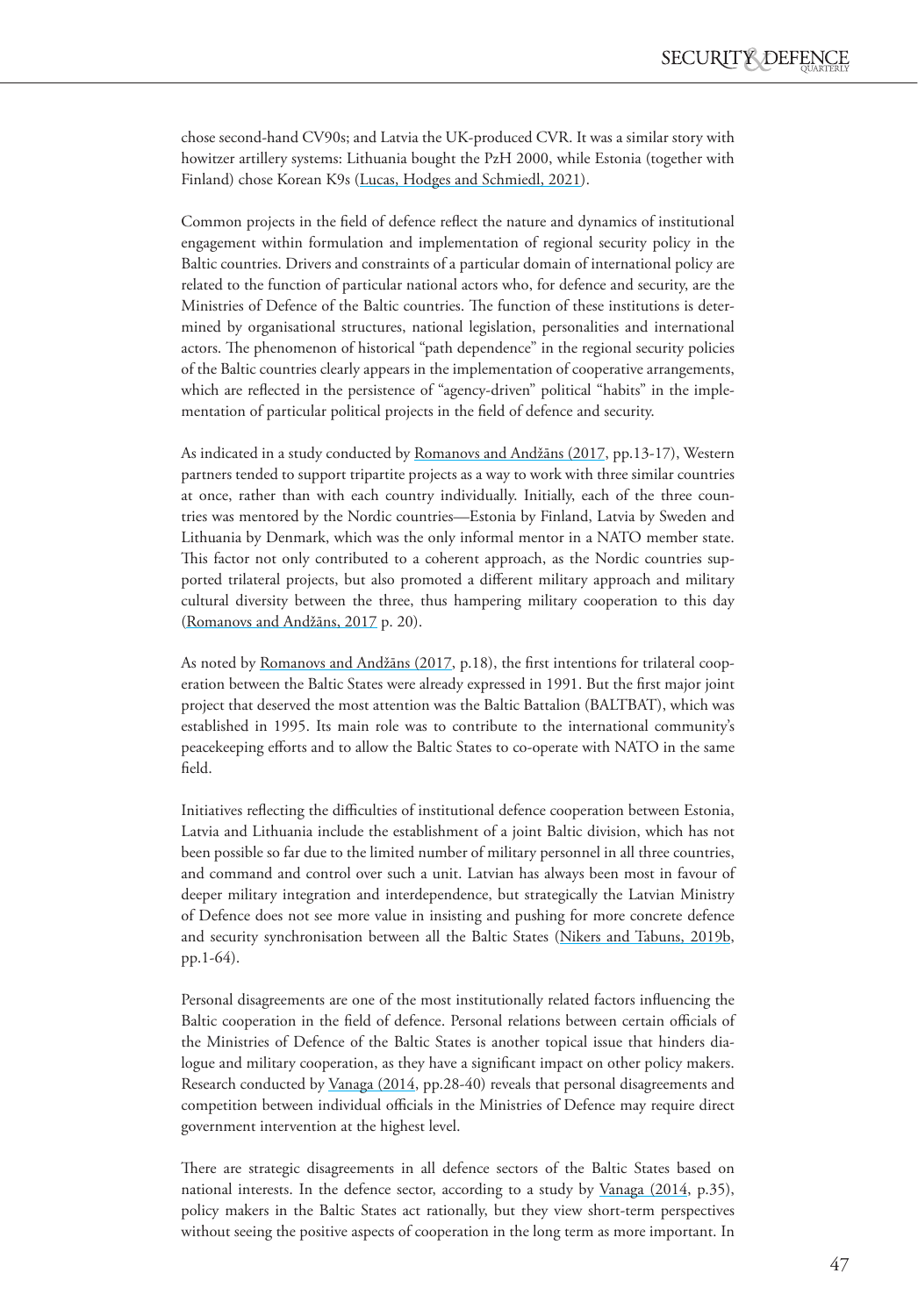terms of long-term perspective, a Latvian official, who has experienced the development of Baltic military cooperation since its inception, was positive that leaders (both political and defence ministry officials) were coming and going, but the goal of Baltic cooperation always has been priority, as it was declared by the politicians through the decades.

The main areas in which the countries work actively together are first and foremost the diplomatic level, which means that cooperation between the Ministries of Foreign Affairs and other diplomatic channels works well, that is cooperation between experts between the defence authorities of the Baltic States.

[Glen Grant \(2019](#page-12-8), pp. 18–48), emphasised that trust, which is probably the most important factor for successful defence cooperation, is lacking at all levels of defence and security cooperation. Strong perceptions of sovereignty, differences in strategic culture and a lack of coherence in defence planning also hinder Baltic cooperation in the field of defence. The increased joint capabilities and capabilities must be publicly demonstrated to Russia, which means that existing joint capabilities must be coordinated regionally. Instead of identifying and meeting the individual needs of Estonia, Latvia or Lithuania, a politically clear focus at the regional level is needed. In this regard, the problems in one of the Baltic States in developing their military capabilities are and should, in fact, be a common concern of all three Baltic States. If this idea of a joint force is not recognised and adopted in the Baltic region quickly enough, NATO should provide assistance in the form of local policy guidelines on how to jointly plan, train and develop military capabilities [\(Nikers](#page-12-9)  [and Tabuns, 2019b\)](#page-12-9).

<span id="page-7-0"></span>Following the findings of the Baltic Security Strategy Project (BSSP), there are political challenges that are related to the capacity to lead joint endeavours, as well as build relations with allies and conduct joint reporting. From the other side, a positive practical example is the flexibility in information exchange between the three Baltic countries on cybercrime, cyberattacks on information systems and networks [\(Nikers and Tabuns, 2019b](#page-12-4) pp. 1–64).

The Baltic Defence College is arguably one of the most successful defence cooperation projects for the Baltic countries and it has the most political will and support, extending far beyond the responsibilities of certain administrative and bureaucratic bodies.

Other successes include the Baltic Air Surveillance Network and Control System (BALTNET) which was upgraded with separate national control centres in 2020. This is the prime example of Baltic defence cooperation but came as a result of sustained stimulus and impetus from outside allies. It is integrated with the Baltic Air Policing mission, in which warplanes from allied countries are in permanent readiness and can scramble at short notice to identify and deter any potential civil or military intrusion (Lucas, Hodges [and Schmiedl, 2021\)](#page-12-5).

# **Baltic strategies towards defence cooperation compared**

The degree to which countries can rely on their defence independently depends on the actual means that are at their disposal and power they can solely project if there is military confrontation with a much stronger adversary. If these means are not sufficient to achieve necessary capabilities, the issue of allied consolidation of resources among like-minded partners or geographically proximate countries with similar threat perceptions comes into question. In a recent study on defence strategies of the small countries of Eastern and Central Europe, respondents from Baltic countries indicated moderate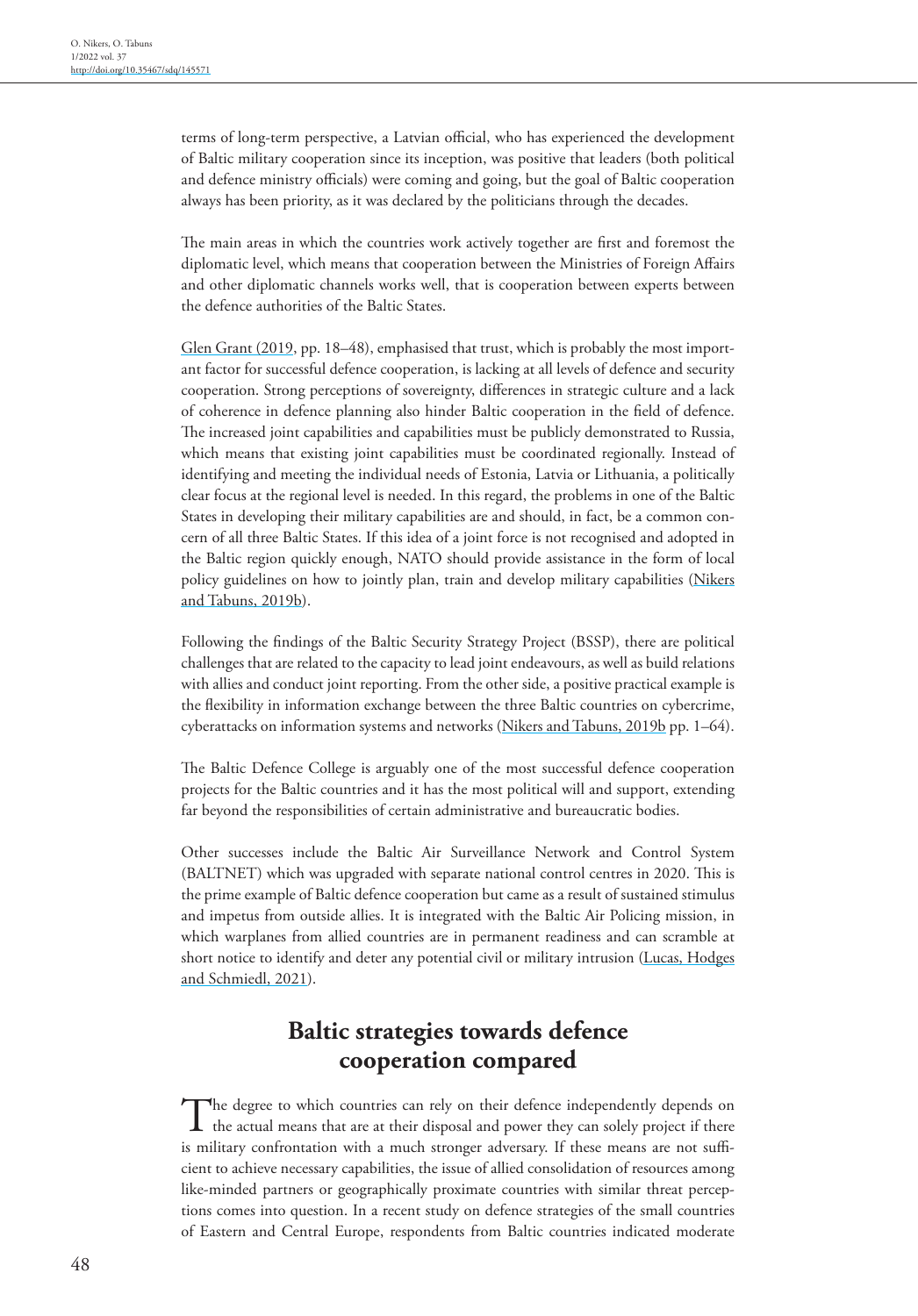reliance on NATO's collective defence according to their perceptions and principles (Dyčka, Rõkk and Śliwa, 2020, pp. 23–45). In this regard, it is worth noting that the size of the Enhanced Forward Presence (EFP) battalion in Latvia and Estonia (introduced by NATOin 2016) actually doubles the strengths of combat ready units in their land forces (Szymański, 2017 pp. 9–18).

After the Crimean crisis in 2014, strengthening NATO's presence was among the top priorities of all the Baltic governments, until an agreement was reached in Wales Summit (2016) to deploy battalion size units to each Baltic country that would assure collective defence and provide at least something that could be perceived as a deterrence measure, or so called "tripwire" installation across NATO's Eastern "redlines".

Small states have no choice but to join powerful alliances. Multilateral organisations, which are governed reasonably pluralistically, can offer a kind of 'escape from smallness' by giving small states a theoretically equal say in framing collective security policies. Consequently, 'hard' security concerns have pushed them into a shared strategy of outright, maximum integration with both the EU and NATO, combined with efforts to earn protection from the United States. They have also profited from several tiers of neighbourhood cooperation, including many kinds of Nordic help, short of actual guarantees (Archer, 2014 pp. 3–25).

The Baltic States are concerned about every move by Russia since its aggression in Georgia in 2008, which was followed by the annexation of Crimea in 2014. After these events, the most worrisome for the Baltic observers have been the "Zapad" series exercises—largescale military manoeuvres conducted by Russia jointly with Belarus. During these exercises, huge combat units are moved towards Western borders. The "Zapad 2017" exercise was quite notable in terms of exercising offensive operations. Before and during "Zapad 2017," journalists and commentators in the Estonian media often spoke about a potential attack by Russia, possibly targeted at the Baltic countries, Ukraine or Georgia ([Ventsel,](#page-13-8)  [2021,](#page-13-8) pp. 21–39). NATO's easternmost allies, particularly the Baltic States and Poland, are justifiably concerned about NATO's capability and readiness to come to their aid if there is military aggression from Russia (Kühn, 2020, p. 127–157).

From the perspective of great power politics and further endurance of the NATO collective defence system, the best use of European NATO resources would be to ensure an effective defence of NATO allies against Russia. Most concretely, this means improved conventional defence of the Baltic States and Poland ([Elbridge and Brzezinski, 2021](#page-11-1), pp. 8–16). EFP battalions are a good case for illustrating credibility-making from a ritual perspective: the performance of carefully calibrated symbolic deterrence on NATO's eastern flank after Russia's annexation of Crimea helps to maintain NATO's self-identity as a defensive alliance for its contemporary audiences (Mälksoo, 2021 pp. 53–78).

According to [Milevski \(2020](#page-12-10), pp. 150–160), in order to defend Baltics, it is necessary to develop a comprehensive strategy, not only in operational terms such as logistics or command and control, which is often called a strategy: "A strategy of war, which can be honourably ended" is what the Baltics are missing the most. Here it is also important to stress how Russia perceive current NATO deterrence measures for the Baltics—whether they are "deterred," or they just do not want to attack or do not want to do so "yet."It must be admitted that there is no "rock-solid" answer to the question of what deters Russia and redirects its expansionist ambitions [\(Veebel, 2020](#page-13-9), pp. 373–375).

In June 2017, NATO battalion-size battle groups deployed in the Baltic States in accordance with the provisions of the July 2016 Warsaw NATO Summit achieved combat readiness.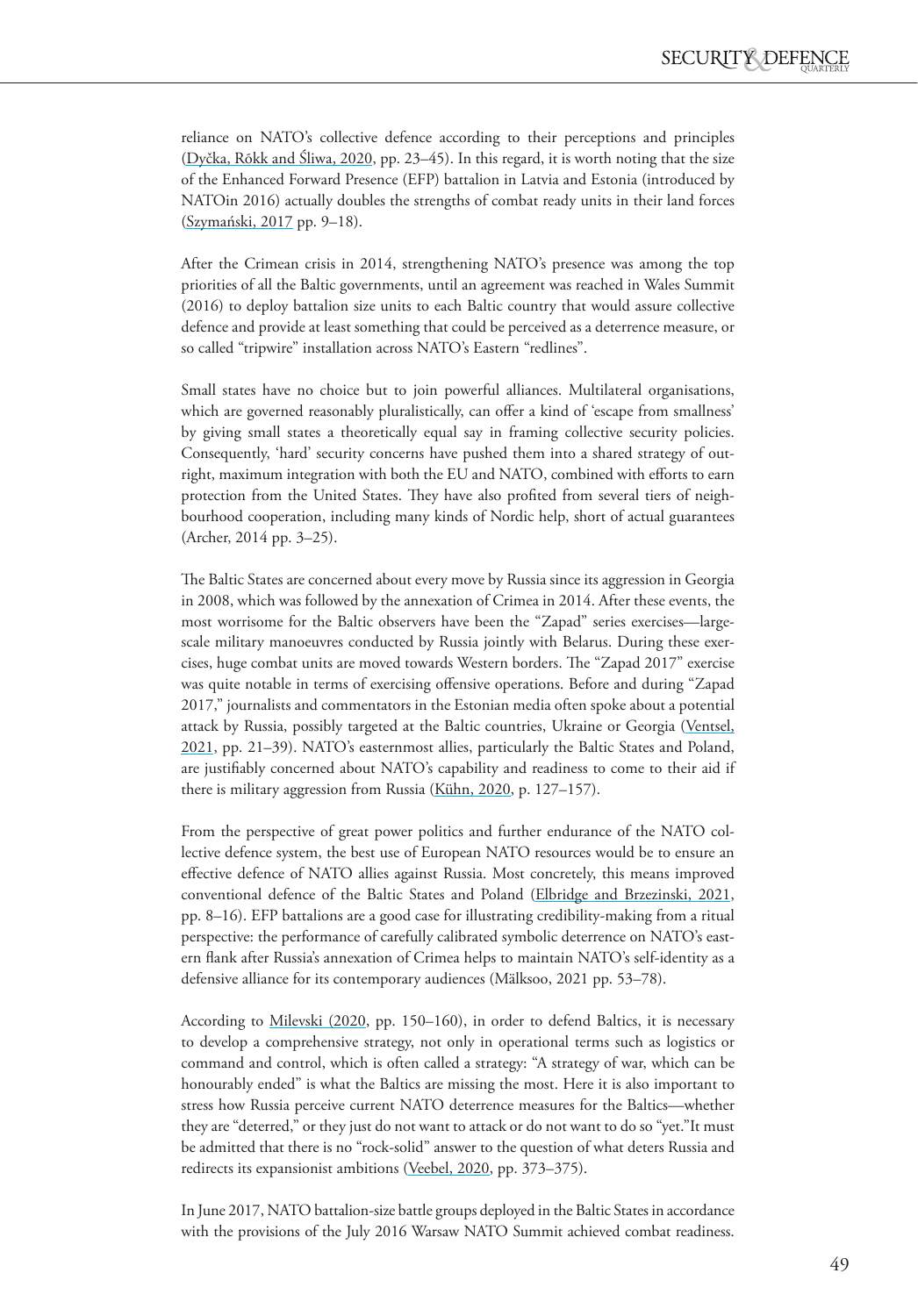Szymański (2017, p. 15) stresses that compared to Russian military power, NATO battalionsize battle groups are of low combat value, but the Baltic States view them as a significant contribution to their own limited defence capabilities. (Szymański, 2017 p.17)

From the perspective of defence strategy, Lithuania is turning into "a new defence policy leader among the Baltic States", thanks to increased defence spending in 2013–2017 (by 170%, from 267 to 724 million euros/from 0.8% to 1.8% of GDP) which significantly accelerated the modernisation of the armed forces.

Estonia has followed a total defence approach with a strong focus on territorial defence, compulsory military service, and a large reserve army ([Veebel and Ploom, 2019](#page-13-9), pp. 1–17.). One of Estonia's defence ministry's priorities for 2018–2021 was to establish a separate cyber defence command.

In contrast with Estonia, Latvia has since the restoration of its independence, decided against the principle of territorial defence and focused instead on out-of-area international missions and operations [\(Veebel and Ploom, 2019](#page-13-9), pp. 12–14).

Before the annexation of Crimea, Latvia had the smallest defence capabilities among the Baltic States. After the financial crisis of 2008, it was only in 2017 that Latvia spent more on defence than before the crisis. Three priorities can be distinguished in the updated modernisation programme for 2016–2028: early warning and command, combat readiness and host nation support (Szymański, 2017 p. 9).

When analysing the defence priorities and capabilities of the three Baltic countries, it is evident that the defence and deterrence policies of these countries are rooted within deterrence measures, which first and foremost is possible through resource sharing and collective defence. In such a situation, the Baltic countries surprisingly lack political options that could allow much more articulated defence synchronisation and integration among the Baltic countries themselves, which would serve for developing the most neglected and vital capabilities such as maritime and air defence. Also, solidary budgeting and procurement could allow for harmonisation of the land force defence capabilities and ensure compatibility among the military units and reduction of the maintenance costs of military equipment.

Defence policies are grounded within expertise and policy concepts that are developed by the ministries of defence and reflected in the policy planning and strategy papers. For Latvia and Estonia, the defence ministries propose their defence concepts for approval by the Cabinet of ministers, which later have to be approved by the parliaments. Lithuanian Military Strategy is approved by the Minister of Defence. In Latvia, the Ministry of Defence develops the State defence concept ([Ministry of Defence, Latvian, 2020\)](#page-12-11) which reflects all national defence priorities for the next 4 years. A similar planning cycle is established in Lithuania and Estonia. The national security concept is the "working" pol-icy document for Estonia ([Ministry of Defence, Estonian, 2017](#page-12-3)) and Lithuanian military strategy for Lithuania respectively [\(Ministry of Defence, Lithuanian, 2016](#page-12-12)). Examination of these strategical documents within the field of defence policy is important for understanding where the governments and ministries of defence stand in terms of certain political priorities.

In order to institutionally determine the leading political stance of defence ministries towards the Baltic countries, it is necessary to conduct content analysis of the above mentioned defence strategy documents. Firstly, the words "Cooperation" and "Baltic" were counted in each policy document and secondly, the context in which these terms are used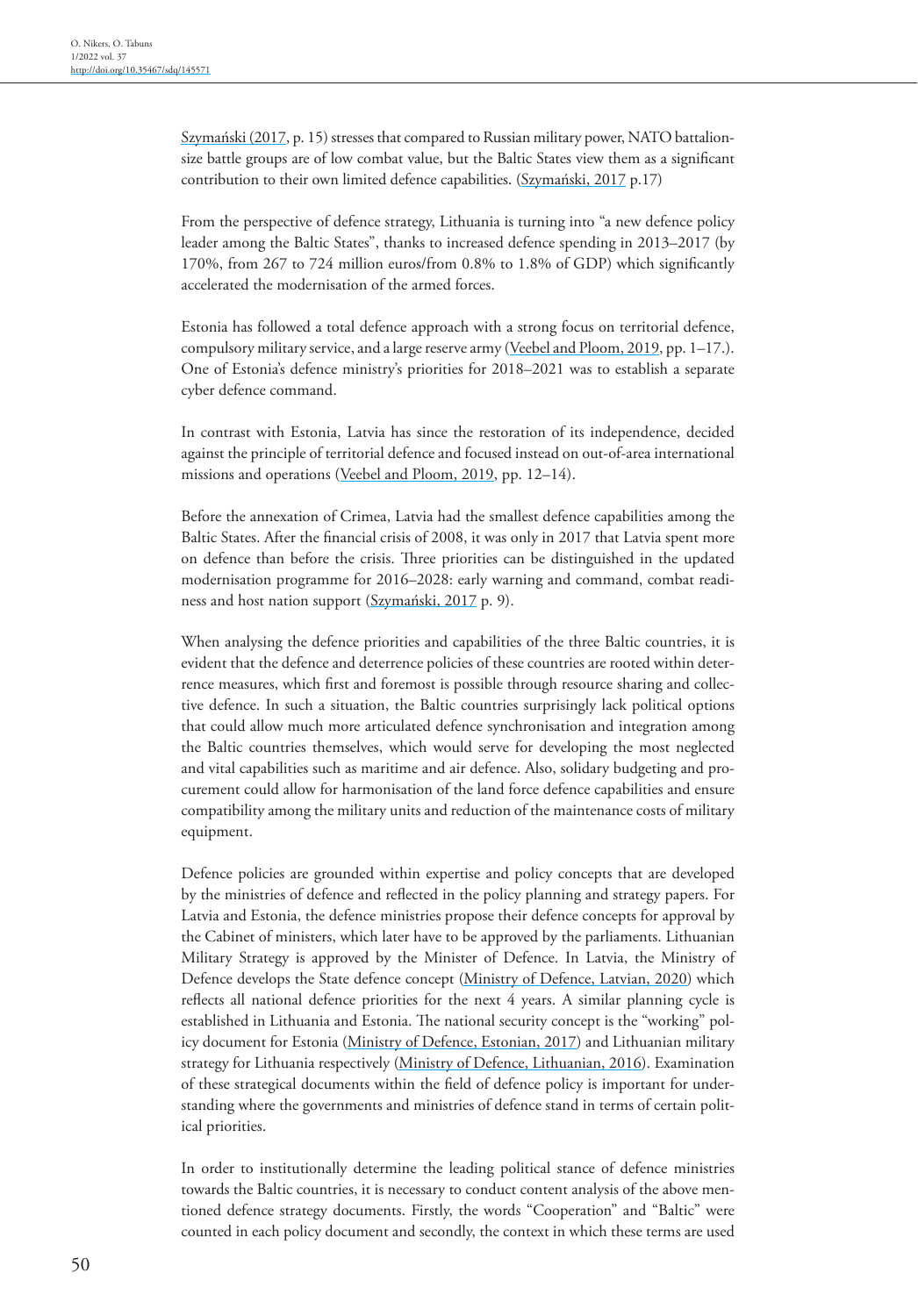were determined. Thirdly, the word "synchronisation" in the context of the Baltic cooperation was examined.

When analysing defence strategy documents of the Baltic countries, the main emphasis is given to the development of national defence capabilities and participation in collective defence. This is the "political" path, which is being followed by defence executives of all the three Baltic countries since joining NATO in 2004. In line with this policy, other policy options, for example complete or partial synchronisation of Baltic countries' defence, are not considered.

In the Lithuanian Military Strategy which was developed by the Ministry of Defence in 2016, the word "cooperation" is mentioned nine times in reference to NATO's "open door" policy, bilateral and multilateral defence cooperation with the United States, Baltic, Nordic States and Poland, with an emphasis on cooperation with the United States in developing military capabilities and increasing the interoperability of the Lithuanian armed forces and the Allied forces. Defence cooperation with Eastern European, South Caucasian and Central Asian countries is mentioned. Information available at the website of Ministry of Defence states that the security of Lithuania is based on individual and collective defence. Lithuania must develop military capabilities for both individual and collective defence. At the same time, NATO membership guarantees that in if attacked, Lithuania will be defended by the armed forces of other NATO.

In the Latvian state defence concept, which was developed by the Ministry of Defence and adopted by the Latvian parliament in 2020, there is a separate paragraph emphasising Baltic defence cooperation which states that efficient defence cooperation between Baltic countries is an essential element of regional security, stability and threat prevention. Latvia strongly supports comprehensive Baltic-level military cooperation in all available formats and efforts to promote common security and defence policy in different international formats and forums. Mutual trust, coordination of military capability development projects, enhanced compatibility of armed forces and integration of command and control systems is key to successful Baltic cooperation. Latvia must also continue to host joint Baltic exercises. The "Baltic" is mentioned and mostly refers to the Baltic Sea Region. The word "cooperation" is mentioned 47 times, reflecting Latvia's defence cooperation with the main regional security partners (the Nordic countries, Germany, Poland, the United Kingdom, France, Canada, Ukraine and Georgia).

Estonia adopted 2017 references to the Baltic Sea Region defence cooperation when reflecting on the "Baltic" matter. The word "cooperation" is used 52 times in the national security document, basically covering policy guidelines for relationships within NATO, the EU and partnerships in the private and public sectors. Baltic cooperation is mentioned once as the next priority after Nordic, namely "closer cooperation between the Nordic and Baltic States is in Estonia's interests." In this way, the country can promote political dialogue and security cooperation, including in the fields of defence, energy, environmental protection and transport infrastructure.

None of the Baltic defence policies analysed in this study mentions any policy for synchronising defence with other Baltic countries. Attitudes towards Baltic defence cooperation reflected in the defence policies can be regarded as having "low profile" political priority. This is also reflected in the current state of defence cooperation.

### **Conclusions**

It is possible to conclude after analysing Baltic defence policy that in terms of political priorities and institutional standing, Latvia is the most positive towards defence t is possible to conclude after analysing Baltic defence policy that in terms of politi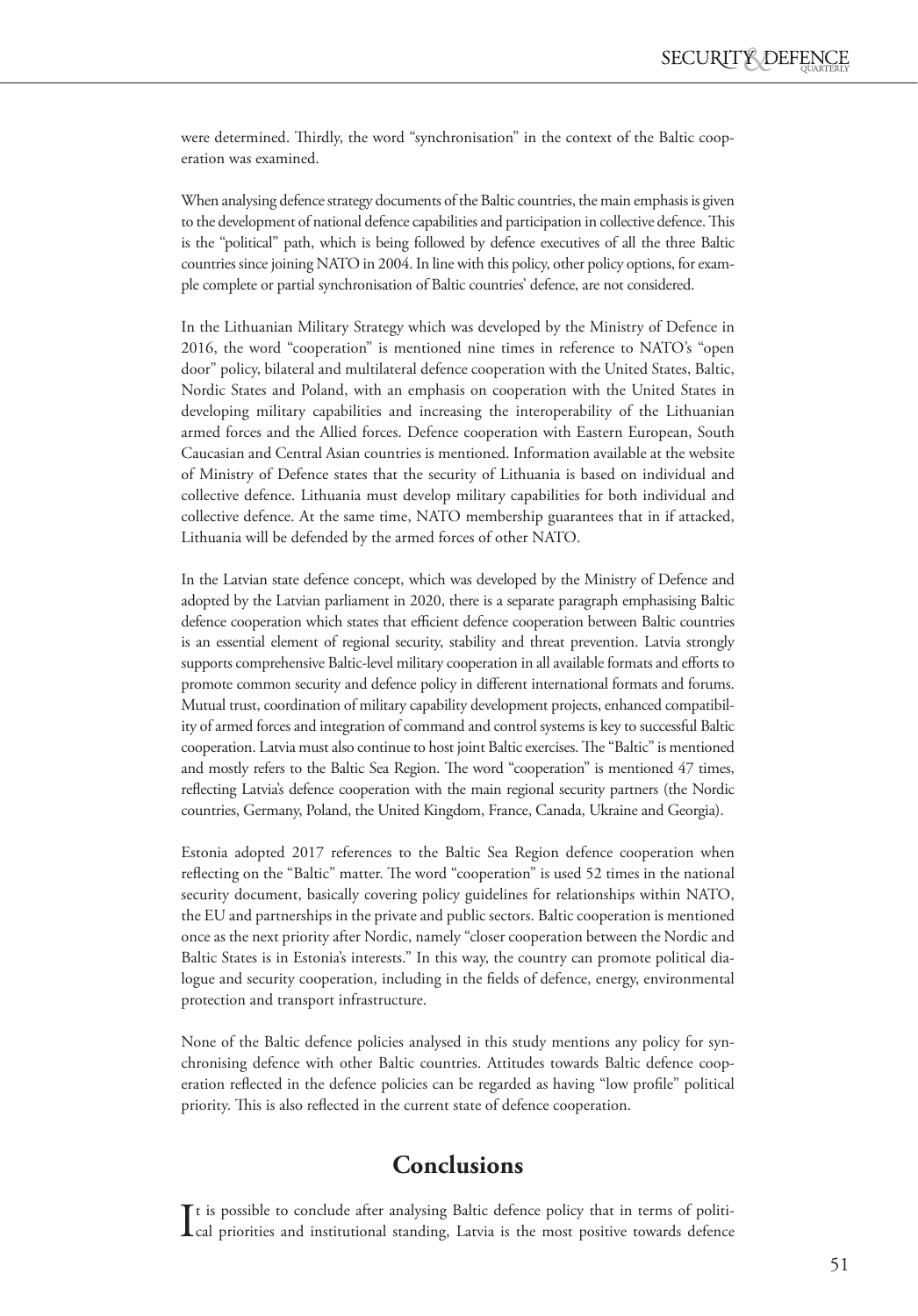cooperation with the other Baltic countries. Estonia moderately prioritises this issue and Lithuania appears to be the least interested in the more serious developments and demonstrates overall satisfaction with the current mode of defence cooperation with Latvia and Estonia. In general, all three Baltic countries share this very similar attitude. Any policy for synchronisation or more serious harmonisation is still a long way from becoming a reality and is not yet considered as a possible policy option.

When examining how Baltic cooperation has developed, maintained or changed since the 1990s, evidence can be found, that the "appetite" towards cooperation was encouraged by "outside" players. The most promising cooperation projects emerged during the first decade after the restoration of independence and lasted until the Baltic countries joined NATO. Subsequent policy within NATO after 2004 can be characterised as "path-dependent", which meant that any serious "parallel" political options were not considered, even those that could seriously complement and benefit the existing "bubble" of collective security reality in the Baltics.

Defence co-operation in the Baltic countries can be labelled as "developing", especially when thinking of the priorities of the allied partners, which would see much more harmonised or even synchronised Baltic defence that would complement NATO's collective security arrangements. These priorities are more often expressed by American think tanks for more articulated defence cooperation and synchronisation among the Baltic countries cannot be excluded in the future.

The Baltic defence ministries play an important role in suggesting and implementing the most important intra-regional defence cooperation projects. These institutions determine the direction of such arrangements—leading to further development, stagnation or abolition. In the future, the Baltic ministries of defence will become more important players in these intra-regional security developments, and the subsequent research into these processes will be of more interest to researchers and practitioners.

#### **Funding**

This research received no external funding.

### **Author contributions**

Conceptualisation, O.N.; methodology, O.T.; resources, O.N.; writing and editing, O.N. Both authors read and agreed to the published version of the manuscript.

**Data Availability Statement**

Not applicable.

### **Disclosure statement**

No potential conflict of interest was reported by the authors.

# **References**

<span id="page-11-0"></span>**Allison, T. Graham.** (1971) *Essence of decision: Explaining the Cuban missile crisis*. Boston, MA: Little, Brown and Company, pp. 67–97.Archer, C. (2014) 'Setting the scene: Small states and international security', in Archer, C., Wivel A., and Bailes, A. (eds.) "Small States and International Security. Europe and Beyond" Routledge, pp. 3–25 doi: [10.4324/9781315798042](http://doi.org/10.4324/9781315798042).

**Dyčka, L., Rõkk T and Śliwa, Z.** (2020, Nov.) 'Defense strategies of the smaller NATO States – A comparative study', *Vojenské Rozhledy čz*., 29(4), pp. 23–45. doi: [10.3849/2336-2995.29.2020.04.023-045](http://doi.org/10.3849/2336-2995.29.2020.04.023-045).

<span id="page-11-1"></span>Elbridge, C. A. and Brzezinski, I. (2021) 'How NATO manages the "Bear" and the "Dragon"', *Orbis*, 65(1), pp. 8–16. doi: [10.1016/2020.11.001.](http://doi.org/10.1016/2020.11.001)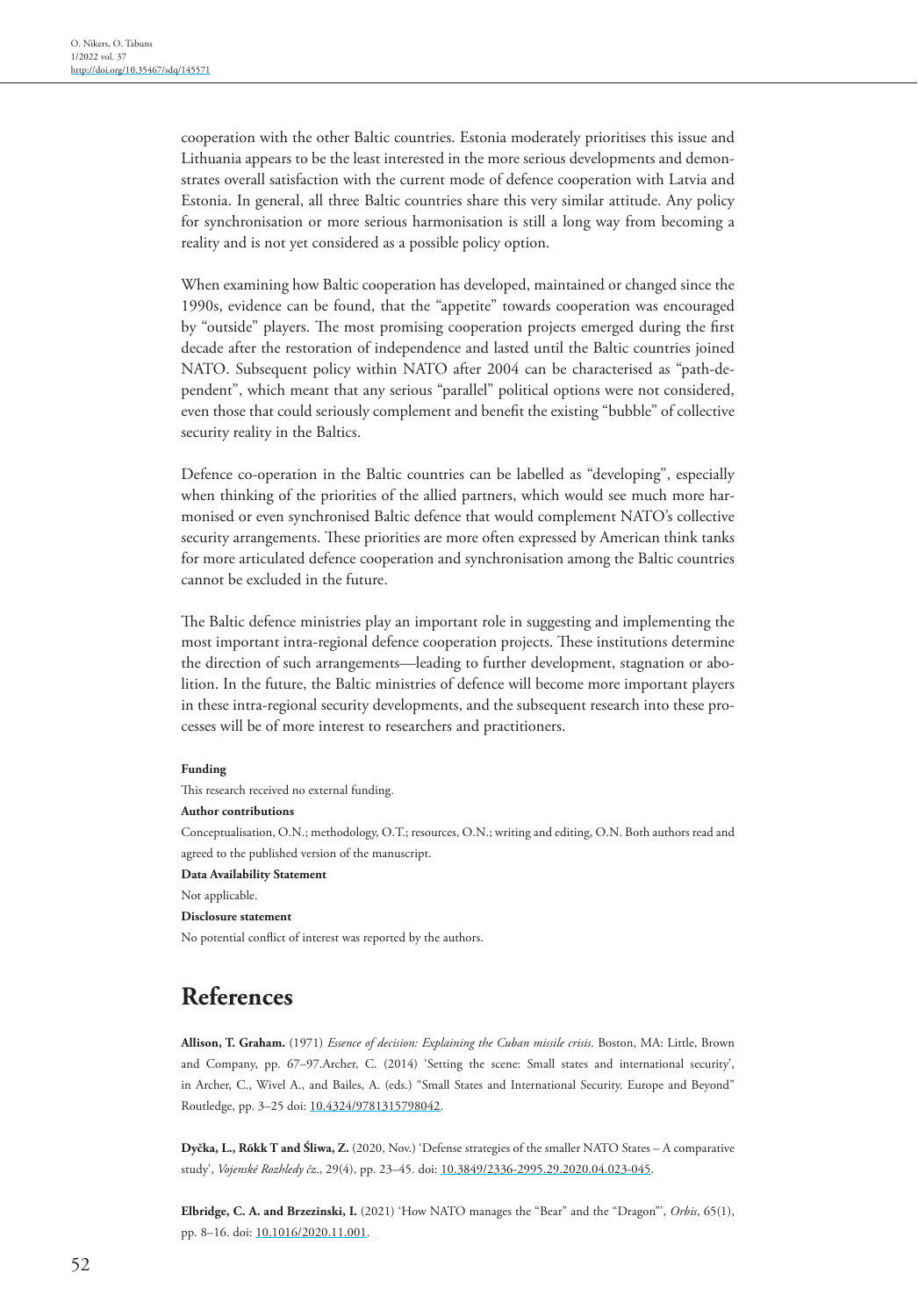<span id="page-12-8"></span>**Grant, G.** (2019) 'Defense and Deterrence In-Depth Analysis', in Nikers, O. and Tabuns, O. (eds.) Baltic security strategy report. The Jamestown Foundation, pp. 18–48 Available at: [https://jamestown.org/product/](https://jamestown.org/product/baltic-security-strategy-report/) [baltic-security-strategy-report/](https://jamestown.org/product/baltic-security-strategy-report/) (Accessed 15 June 2021).

<span id="page-12-0"></span>**Halperin, M. and Clapp, A.** (2006) *Bureaucratic politics and foreign policy*. 2nd edn. Washington, DC: Brookings Institution Press, p. 27.

<span id="page-12-7"></span>**Harper, C., Lawrence, T. and Sakkov, S.** (2018) Air defense of the Baltic States, Tallinn: ICDS, pp. 15–25 Available at:<https://icds.ee/air-defense-of-the-baltic-states/>(Accessed: 21 December 2021).

<span id="page-12-2"></span>**Hubel, H.** (2004) 'The Baltic Sea sub-region after dual enlargement', *Cooperation and Conflict*, 39(3), pp. 283– 298. doi: [10.1177/0010836704045204.](http://doi.org/10.1177/0010836704045204)

**Jančošekovà, V.** (2017) 'Regional cooperation in central and eastern Europe and its implications for the EU', *European View*, 16(2), pp. 231–238. doi: [10.1007/s12290-017-0460-8.](http://doi.org/10.1007/s12290-017-0460-8)

<span id="page-12-1"></span>**Krasner, S.** (1984) 'Approaches to the state: Alternative conceptions and historical dynamics', *Comparative Politics*, January, p. 225. doi: [10.2307/421608](http://doi.org/10.2307/421608).

**Kühn, U.** (2020) 'Deter and engage: Making the case for Harmel 2.0 as NATO's new strategy', *New Perspectives*, 23(1), pp. 127–157. doi: [10.1177/2336825X1502300106.](http://doi.org/10.1177/2336825X1502300106)

<span id="page-12-6"></span>**Loftus, S.** (2021) 'Democracy and transatlantic values in an age of great power competition', *Orbis*, 65(2), pp. 342-353. doi:[10.1016/2021.03.011.](http://doi.org/10.1016/2021.03.011)

<span id="page-12-5"></span>**Lucas, E., Hodges, B. and Schmiedl, K.** (2021) *Close to the wind*: *Too many cooks, not enough broth*. Center of European Policy Analysis. Available at:<https://cepa.org/baltic-sea-security-too-many-cooks-not-enough-broth/> (Accessed: 21 December 2021).

**Mälksoo, M.** (2021) 'A ritual approach to deterrence: I am, therefore I deter', *European Journal of International Relations*, 27(1), pp. 53–78. doi: [10.1177/1354066120966039](http://doi.org/10.1177/1354066120966039).

<span id="page-12-10"></span>**Milevski, L.** (2020) 'Sanctuary, honor, and war termination: Considerations for strategy in Baltic Defense', *Orbis*, 64(1), pp. 150–160. doi:[10.1016/2019.12.010](http://doi.org/10.1016/2019.12.010).

<span id="page-12-3"></span>**Ministry of Defence, Estonia** (2017) *National security concept*. Available at: [https://kaitseministeerium.](https://kaitseministeerium.ee/sites/default/files/elfinder/article_files/national_security_concept_2017_0.pdf) [ee/sites/default/files/elfinder/article\\_files/national\\_security\\_concept\\_2017\\_0.pdf](https://kaitseministeerium.ee/sites/default/files/elfinder/article_files/national_security_concept_2017_0.pdf) (Accessed: 21 December 2020).

<span id="page-12-11"></span>**Ministry of Defence, Latvia** (2020) *State defense concept*. Available at: [https://www.mod.gov.lv/sites/mod/files/](https://www.mod.gov.lv/sites/mod/files/document/AiMVAK_2020_projekts.pdf) [document/AiMVAK\\_2020\\_projekts.pdf](https://www.mod.gov.lv/sites/mod/files/document/AiMVAK_2020_projekts.pdf) (Accessed: 21 December 2020).

<span id="page-12-12"></span>**Ministry of Defence, Lithuania** (2016) *Military strategy*. Available at: [https://kam.lt/en/defence\\_policy\\_1053/](https://kam.lt/en/defence_policy_1053/important_documents/strategical_documents.html) [important\\_documents/strategical\\_documents.html](https://kam.lt/en/defence_policy_1053/important_documents/strategical_documents.html) (Accessed: 21 December 2020).

**Ministry of Foreign Affairs, Republic of Estonia** (2014) *Baltic defense cooperation*. Available at: [http://www.](http://www.vm.ee) [vm.ee](http://www.vm.ee) (Accessed: 21 December 2020).

<span id="page-12-4"></span>**Nikers, O. and Tabuns, O.** (2019a) *Baltic interoperability report.* The Jamestown Foundation. pp. 7–23. Available at:<https://jamestown.org/product/baltic-interoperability-report/> (Accessed: 15 June 2021).

<span id="page-12-9"></span>**Nikers, O. and Tabuns, O.** (2019b) *Baltic security strategy report*. The Jamestown Foundation. pp. 1–64. Available at:<https://jamestown.org/product/baltic-security-strategy-report/> (Accessed: 15 June 2021).